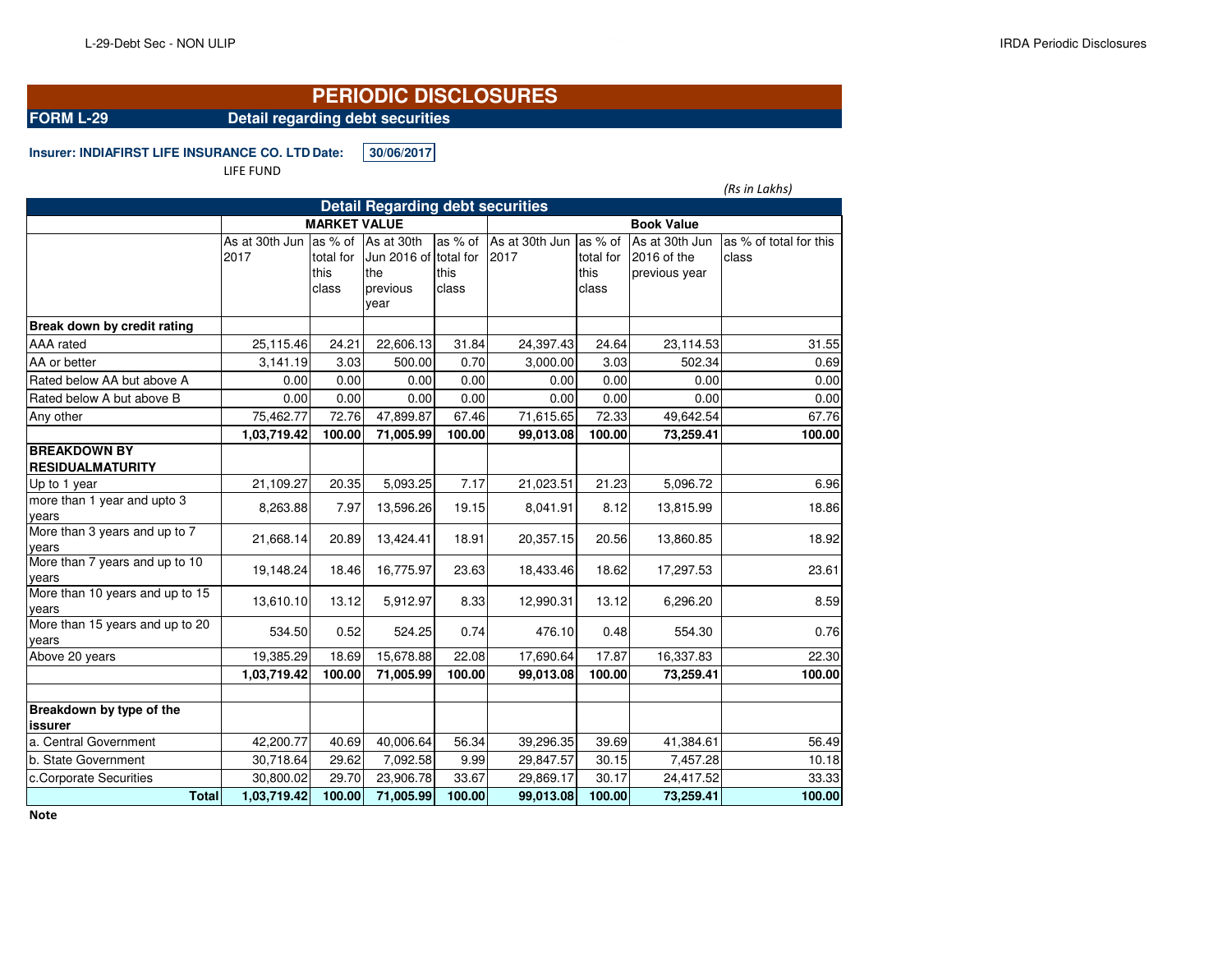## **PERIODIC DISCLOSURES**

## **FORM L-29 Detail regarding debt securities**

**Insurer: INDIAFIRST LIFE INSURANCE CO. LTD. Date: 30/06/2017**

PENSION AND GENERAL ANNUITY FUNDS

|                                                |                     |                                 |                           |                                    |                        |                                    |                           | (Rs in Lakhs)                   |  |
|------------------------------------------------|---------------------|---------------------------------|---------------------------|------------------------------------|------------------------|------------------------------------|---------------------------|---------------------------------|--|
| <b>Detail Regarding debt securities</b>        |                     |                                 |                           |                                    |                        |                                    |                           |                                 |  |
|                                                |                     | <b>Book Value</b>               |                           |                                    |                        |                                    |                           |                                 |  |
|                                                | As at 30th Jun 2017 | as % of total<br>for this class | As at 30th<br>Jun 2016 of | as % of<br>total for<br>this class | As at 30th Jun<br>2017 | as % of<br>total for<br>this class | As at 30th<br>Jun 2016 of | as % of total<br>for this class |  |
|                                                |                     |                                 | the previous<br>year      |                                    |                        |                                    | the previous<br>year      |                                 |  |
| Break down by credit rating                    |                     |                                 |                           |                                    |                        |                                    |                           |                                 |  |
| <b>AAA</b> rated                               | 2,94,877.10         | 47.71                           | 2,15,102.17               | 47.59                              | 2,86,951.59            | 47.92                              | 2,19,293.16               | 47.62                           |  |
| AA or better                                   | 44,044.61           | 7.13                            | 17,606.07                 | 3.90                               | 42,452.42              | 7.09                               | 17,846.33                 | 3.88                            |  |
| Rated below AA but above A                     | 0.00                | 0.00                            | 0.00                      | 0.00                               | 0.00                   | 0.00                               | 0.00                      | 0.00                            |  |
| Rated below A but above B                      | 0.00                | 0.00                            | 0.00                      | 0.00                               | 0.00                   | 0.00                               | 0.00                      | 0.00                            |  |
| Any other                                      | 2,79,084.86         | 45.16                           | 2,19,288.02               | 48.52                              | 2,69,407.73            | 44.99                              | 2,23,380.40               | 48.51                           |  |
|                                                | 6,18,006.57         | 100.00                          | 4,51,996.26               | 100.00                             | 5,98,811.75            | 100.00                             | 4,60,519.89               | 100.00                          |  |
| <b>BREAKDOWN BY</b><br><b>RESIDUALMATURITY</b> |                     |                                 |                           |                                    |                        |                                    |                           |                                 |  |
| Up to 1 year                                   | 34,597.13           | 5.60                            | 2,722.20                  | 0.60                               | 34,188.18              | 5.71                               | 2,745.28                  | 0.60                            |  |
| more than 1 year and upto 3<br>years           | 1,09,487.28         | 17.72                           | 34,455.87                 | 7.62                               | 1,06,870.21            | 17.85                              | 35,163.75                 | 7.64                            |  |
| More than 3 years and up to 7<br>years         | 3,72,521.16         | 60.28                           | 2,50,647.40               | 55.45                              | 3,60,116.55            | 60.14                              | 2,54,890.63               | 55.35                           |  |
| More than 7 years and up to<br>10 years        | 89,308.28           | 14.45                           | 1,01,474.43               | 22.45                              | 86,061.45              | 14.37                              | 1,03,480.57               | 22.47                           |  |
| More than 10 years and up to<br>15 years       | 10,545.32           | 1.71                            | 61,711.04                 | 13.65                              | 9,992.55               | 1.67                               | 63,211.46                 | 13.73                           |  |
| More than 15 years and up to<br>20 years       | 0.00                | 0.00                            | 443.85                    | 0.10                               | 0.00                   | 0.00                               | 470.70                    | 0.10                            |  |
| Above 20 years                                 | 1,547.41            | 0.25                            | 541.47                    | 0.12                               | 1,582.81               | 0.26                               | 557.50                    | 0.12                            |  |
|                                                | 6,18,006.57         | 100.00                          | 4,51,996.26               | 100.00                             | 5,98,811.75            | 100.00                             | 4,60,519.89               | 100.00                          |  |
|                                                |                     |                                 |                           |                                    |                        |                                    |                           |                                 |  |
| Breakdown by type of the<br><b>issurer</b>     |                     |                                 |                           |                                    |                        |                                    |                           |                                 |  |
| a. Central Government                          | 1,58,555.13         | 25.66                           | 1,69,850.68               | 37.58                              | 1,52,707.16            | 25.50                              | 1,73,306.00               | 37.63                           |  |
| b. State Government                            | 82,495.96           | 13.35                           | 49,437.34                 | 10.94                              | 80,119.88              | 13.38                              | 50,074.40                 | 10.87                           |  |
| c.Corporate Securities                         | 3,76,955.48         | 61.00                           | 2,32,708.24               | 51.48                              | 3,65,984.71            | 61.12                              | 2,37,139.49               | 51.49                           |  |
| <b>Total</b>                                   | 6,18,006.57         | 100.00                          | 4,51,996.26               | 100.00                             | 5,98,811.75            | 100.00                             | 4,60,519.89               | 100.00                          |  |

**Note**